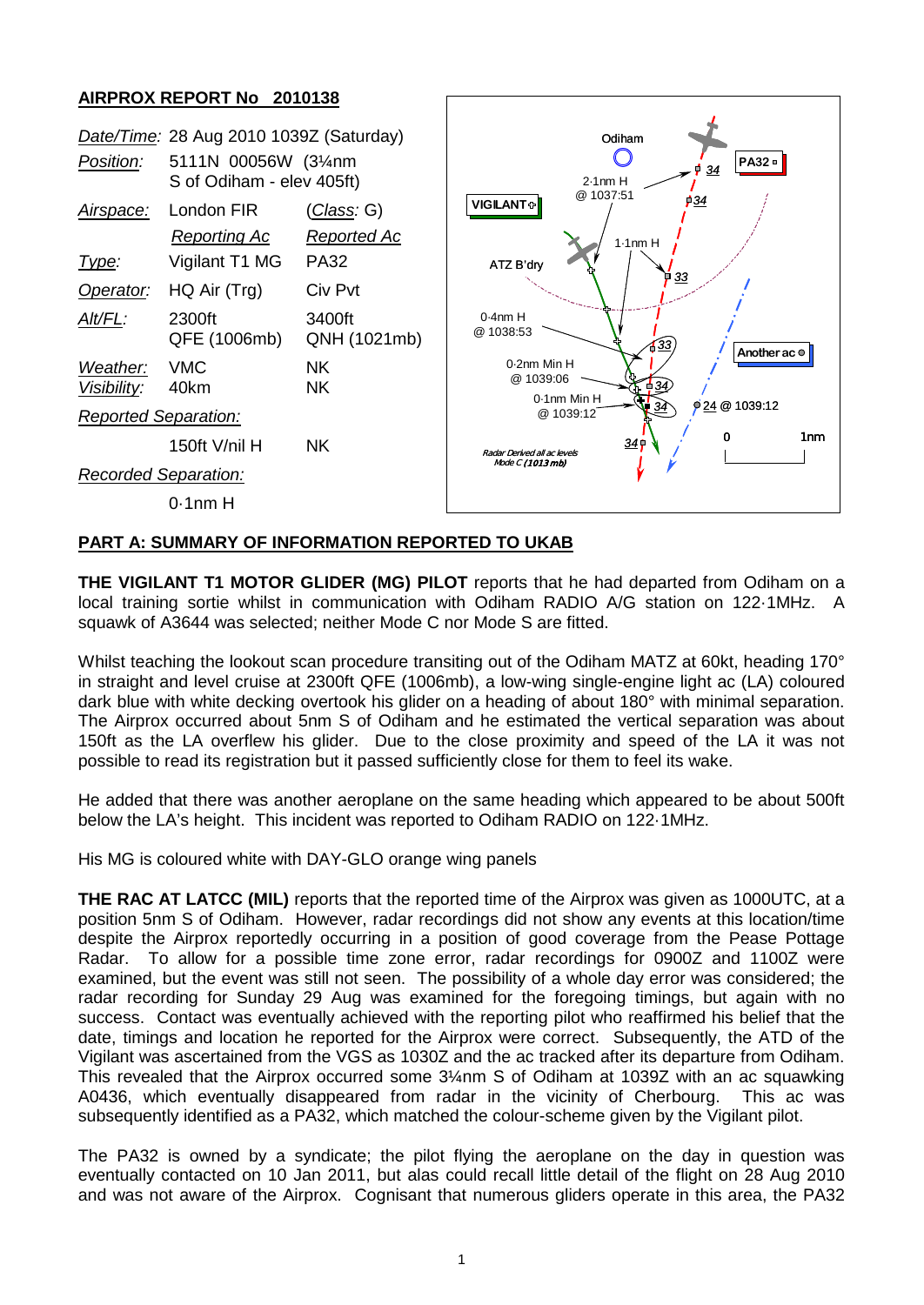pilot said that if he had encountered something unusual, he would have remembered it, having been involved in an Airprox many years ago that he still remembers quite vividly. Unfortunately, therefore, he was unable to provide any further detail.

UKAB Note (1): The UK AIP at ENR 2-2-2-4 promulgates the Odiham ATZ as a circle radius 2nm centred on the longest notified runway 10/28, extending from the surface to 2000ft above the aerodrome elevation of 405ft amsl and active continuously (H24).

UKAB Note (2): The UK AIP at ENR 5-5-1-4 promulgates Odiham Glider Launching Site as active from Sunrise to Sunset (HJ). Launching by Winch and Tug ac may be encountered up to 2500ft above the site elevation of 405ft [2905ft amsl].

UKAB Note (3): At the time of the Airprox, Odiham ATC was closed. Hence, the MATZ was not active. The radar recording shows the Vigilant squawking A3644 (no Mode C fitted) departing from Odiham on a steady SSE'ly course; the ac's reported height of 2300ft QFE (1006mb) equates to an altitude of broadly 2750ft amsl on the extant London QNH (1021mb) and therefore above the ATZ in Class G airspace. The PA32 is shown approaching from the NNE maintaining 3300-3400ft London QNH. The faster PA32 converges with the Vigilant off the latter's port quarter at 3400ft QNH and is shown 0·2nm abeam at 1039:06. The PA32 then starts to draw ahead of the Vigilant, which maintains its course throughout. The CPA of 0·1nm occurs at 1039:12. The third ac mentioned by the reporting pilot maintains 2400ft London QNH – 1000ft below the PA32 – on a steady SSW'ly course throughout.

**HQ AIR (TRG)** comments that the reported proximity does not correlate precisely with the radar recordings and the PA32 did not directly overfly the glider. However, the miss distance is still within normal minima. Moreover, it appears that the PA32 pilot did not see the glider at all. With the direction of approach of the PA32 being from the rear, the glider pilot had less of a chance of seeing the converging ac and appears not to have been visual until too late to take avoiding action. The Risk of collision must therefore be significant. The need to maintain a lookout scan all around, particularly for a slow ac, is paramount.

## **PART B: SUMMARY OF THE BOARD'S DISCUSSIONS**

Information available included a report from the Vigilant pilot, radar video recordings and comment from the appropriate operating authority.

Unfortunately, through no fault of the PA32 pilot, the protracted tracing action coupled with communication difficulties had denied the Board a timely input from the reported pilot. The Members understood entirely that the PA32 pilot would have been unable to recollect any specific details of his flight so long after the event. However, the recorded radar data shows his PA32 overtaking the Vigilant to port, with the latter reportedly 150ft below his low-wing aeroplane, so it might have been difficult for the PA32 pilot to spot the MG. The Vigilant pilot reported that the PA32 overtook his glider with minimal separation and that he felt its wake. It was not possible for the Board to determine whether the PA32 pilot saw the MG or not, but it seemed improbable that he would have flown this close if he had seen it. The Board could only conclude, therefore, that part of the Cause was an apparent non-sighting by the PA32 pilot. Similarly, the Vigilant pilot would have been unable to see the PA32 easily until it started to draw ahead off his port wing – the radar recording shows this occurred at a range of 0·2nm - and Members noted the Command's sage comments about maintaining an all-round lookout scan. Members agreed unanimously that the other part of the Cause was effectively, a non-sighting by the Vigilant pilot.

Whilst Members did not question the veracity of the Vigilant pilot's account, the radar recording, coupled with his own report, suggested that the vertical separation was somewhat greater than the Vigilant pilot's estimate. His reported transit height was 2300ft QFE (1006mb) and the equivalent altitude broadly 2750ft amsl on the extant London QNH (1021mb). Whilst the tolerance applicable to Mode C of +/-200ft might have placed the PA32 somewhat lower, its indicated altitude of 3400ft as it